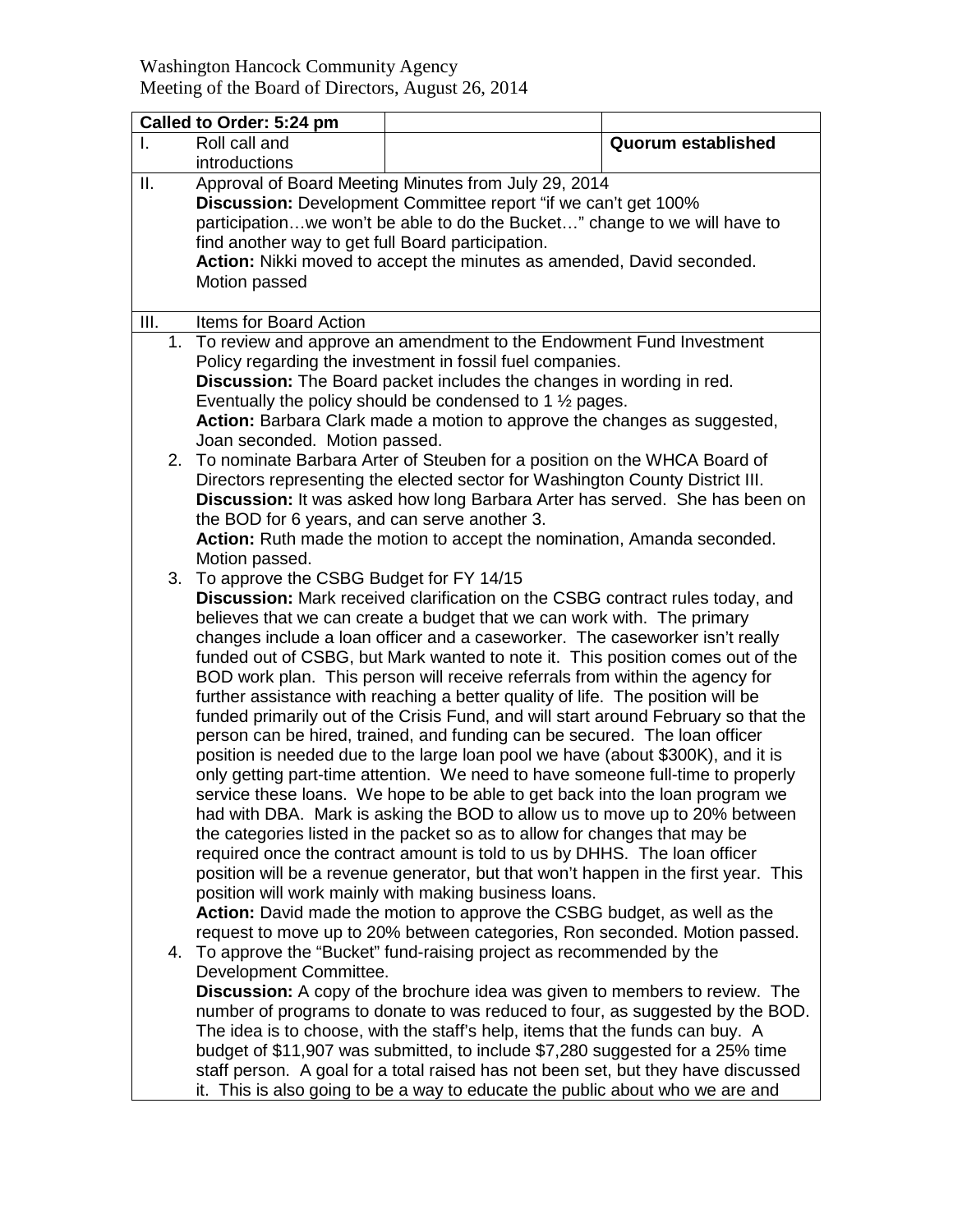|     |    | what we do. We will discuss the entire BOD donating at another time. The two                                                                                                                                                                                                                                                                                                                                                                                                                                                                                                                                                                                                                                                                                                                                                                                                                                                                                                                                                                                                                                                                                                                                                                                                                                                                                                                                                                                                                                                                                                                                                                                                                                                                                                                                                                                                                                                          |  |  |
|-----|----|---------------------------------------------------------------------------------------------------------------------------------------------------------------------------------------------------------------------------------------------------------------------------------------------------------------------------------------------------------------------------------------------------------------------------------------------------------------------------------------------------------------------------------------------------------------------------------------------------------------------------------------------------------------------------------------------------------------------------------------------------------------------------------------------------------------------------------------------------------------------------------------------------------------------------------------------------------------------------------------------------------------------------------------------------------------------------------------------------------------------------------------------------------------------------------------------------------------------------------------------------------------------------------------------------------------------------------------------------------------------------------------------------------------------------------------------------------------------------------------------------------------------------------------------------------------------------------------------------------------------------------------------------------------------------------------------------------------------------------------------------------------------------------------------------------------------------------------------------------------------------------------------------------------------------------------|--|--|
|     |    | are related, but separate. The plan is to have a professional designer work with                                                                                                                                                                                                                                                                                                                                                                                                                                                                                                                                                                                                                                                                                                                                                                                                                                                                                                                                                                                                                                                                                                                                                                                                                                                                                                                                                                                                                                                                                                                                                                                                                                                                                                                                                                                                                                                      |  |  |
|     |    | them on the brochure.                                                                                                                                                                                                                                                                                                                                                                                                                                                                                                                                                                                                                                                                                                                                                                                                                                                                                                                                                                                                                                                                                                                                                                                                                                                                                                                                                                                                                                                                                                                                                                                                                                                                                                                                                                                                                                                                                                                 |  |  |
|     |    | Action: Barbara Clark made the motion to continue with the project as                                                                                                                                                                                                                                                                                                                                                                                                                                                                                                                                                                                                                                                                                                                                                                                                                                                                                                                                                                                                                                                                                                                                                                                                                                                                                                                                                                                                                                                                                                                                                                                                                                                                                                                                                                                                                                                                 |  |  |
|     |    | presented, Joan seconded. Motion passed.                                                                                                                                                                                                                                                                                                                                                                                                                                                                                                                                                                                                                                                                                                                                                                                                                                                                                                                                                                                                                                                                                                                                                                                                                                                                                                                                                                                                                                                                                                                                                                                                                                                                                                                                                                                                                                                                                              |  |  |
|     |    |                                                                                                                                                                                                                                                                                                                                                                                                                                                                                                                                                                                                                                                                                                                                                                                                                                                                                                                                                                                                                                                                                                                                                                                                                                                                                                                                                                                                                                                                                                                                                                                                                                                                                                                                                                                                                                                                                                                                       |  |  |
| IV. |    | Reports                                                                                                                                                                                                                                                                                                                                                                                                                                                                                                                                                                                                                                                                                                                                                                                                                                                                                                                                                                                                                                                                                                                                                                                                                                                                                                                                                                                                                                                                                                                                                                                                                                                                                                                                                                                                                                                                                                                               |  |  |
|     |    | 1. President's Report - Betsy Fitzgerald - Action items were moved first so that<br>adequate consideration can be given to them. The evaluation process for Mark<br>is currently taking place. Some of the Division Directors have submitted their<br>evaluations. Those who haven't, please do so as soon as possible. Betsy<br>handed out a copy of the form she will be emailing to the BOD this week for their<br>submission to her. Betsy will be the only one who will see these. Please have<br>these completed and returned to Betsy (email or on paper) by the next meeting in<br>September. Mark has received a form to fill out as well. Betsy will compile all of<br>the responses to put in a packet to send to everyone. This will be ready for<br>October. Kelsey asked Betsy to be on the Finance Committee, and Betsy has<br>asked Brent to be on the Executive Committee. The meeting dates for the<br>upcoming fiscal year were handed out. Betsy will be proposing an Executive<br>Committee meeting every other month at 4, but will work to make sure that it<br>doesn't conflict with any other committee meetings. December will most likely<br>not have a meeting. Nikki and Betsy are going to the Board Boot Camp training,<br>Barbara Clark will try to make it after her meeting. If people register by Sep. 28<br>they will save \$25. Call MANP to register and have them bill WHCA. Craig and<br>Betsy will be meeting to review the by-laws. Please let her know if you have any<br>input. October 28 is the BOD retreat at the Ellsworth Middle School at 3. We will<br>have dinner and then the Annual Meeting. The evening will end around 8 pm.<br>Child and Family Opportunities - Betsy and Mark met with Doug Orville and they<br>are interested in working with us. The next step will be to meet again with the<br>board from both agencies on October 16. The meeting will be from 3-8, to |  |  |
|     |    | discuss how we can work together. The place is TBA, but it will be in the                                                                                                                                                                                                                                                                                                                                                                                                                                                                                                                                                                                                                                                                                                                                                                                                                                                                                                                                                                                                                                                                                                                                                                                                                                                                                                                                                                                                                                                                                                                                                                                                                                                                                                                                                                                                                                                             |  |  |
|     |    | Ellsworth area.                                                                                                                                                                                                                                                                                                                                                                                                                                                                                                                                                                                                                                                                                                                                                                                                                                                                                                                                                                                                                                                                                                                                                                                                                                                                                                                                                                                                                                                                                                                                                                                                                                                                                                                                                                                                                                                                                                                       |  |  |
|     |    | 2. Development Committee Report - David Sanderson - Sarah handed out a<br>sample of the business cards for board members. Please let her know how<br>many you would like. If you want your name printed on it, please let her know<br>that as well. Please have the information to her by September 15 so she can<br>have them available at the September board meeting. The SEED program has<br>brought in \$78K. There are a few more towns still to be heard from. We are<br>almost at our \$80K goal! Follow-up to the request that the board donate to the<br>agency. Rather than have a vote, the Development Committee has decided to<br>put out a request asking that each member contribute at least \$1 to the Bucket<br>project. You may send that to Joe Perkins. If you can do more, we welcome you<br>to do so. Will not having 100% participation pose a problem? How can we get to<br>100%? Other possibilities to allow us to get to 100% have been discussed as<br>well. Now that the Bucket project has been approved, the Development<br>Committee now has to work with staff to get a mailing list for the project. Please<br>take a moment to think about who we may be able to send the brochure to, and<br>start a list with names and address that we can use as a starting point. We don't<br>have a definite date for the mailing yet.<br>3. Presentation on WHCA BOD Forum - Brent Hartford - postponed                                                                                                                                                                                                                                                                                                                                                                                                                                                                                                   |  |  |
|     | 4. | Executive Director's Report - Mark Green - Mark sent out a report late today.                                                                                                                                                                                                                                                                                                                                                                                                                                                                                                                                                                                                                                                                                                                                                                                                                                                                                                                                                                                                                                                                                                                                                                                                                                                                                                                                                                                                                                                                                                                                                                                                                                                                                                                                                                                                                                                         |  |  |

4. Executive Director's Report – Mark Green – Mark sent out a report late today.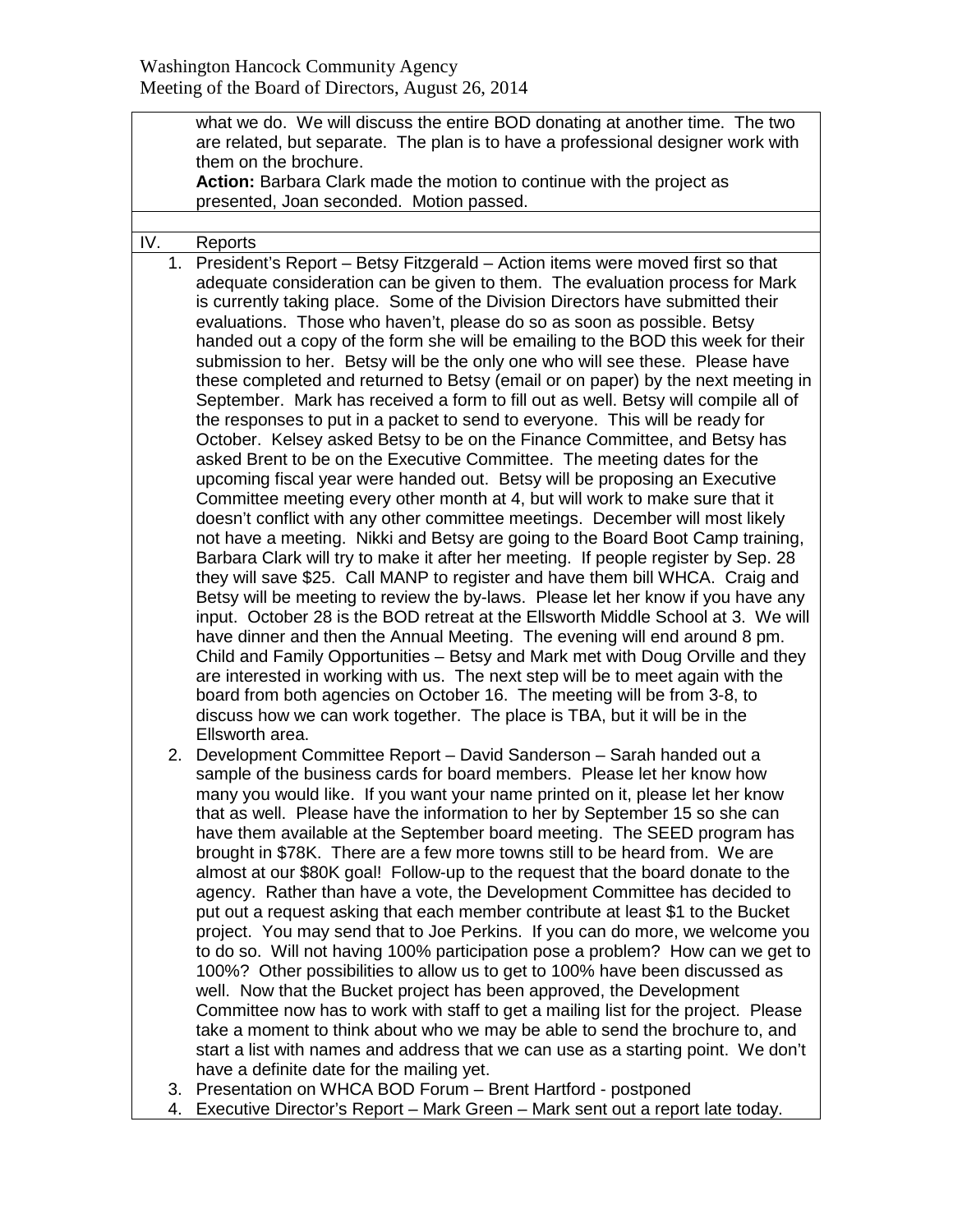## Washington Hancock Community Agency Meeting of the Board of Directors, August 26, 2014

One item included in the report was that one of the Transportation program's contracts needed a change, which reduced the Accounts Receivable and deflated our surplus. We have reviewed what happened and Mark assured that it will not happen again. He did take another look at the budgets and said we are on target to end the year in the black. Helping Hands Garage performed a telephone survey, and we were able to reach about 30 clients. Two-thirds had a good experience, while the other third did not, mainly due to an issue with the vehicles. Of the 10 that had a bad experience, only 3 said they wouldn't come back or recommend friends & family. The program has lost funding, but it is a good program. Mark, Kevin, Linda, and Martha met and decided that we should ratchet the program back to about 6 - 12 cars a year, and work with other agencies to find people who need the service. This will allow us to keep our seller's license, and will give us the opportunity to revamp the program for the future. Mark feels this is a BOD decision, and will make it an action item for next month. Mark and Kevin will be working on a plan to make sure the loans we took can be absorbed. Currently we have \$170K outstanding with Camden National. We are paying about \$7500 per month in principle and interest. We are receiving \$7500-\$8000 per month in repayments. Machias Savings is at \$100,000 of a possible \$200,000, and we are only paying interest on this loan. Amanda is concerned that by changing operations the bank may want to convert it to principle and interest, or call the note in full. She doesn't think the latter will happen, but wanted the possibility of that known. One problem is the repairs that we are doing within the 30 day/1000 mile warranty. Some have been costly. Our volume is too small to make it feasible to report to the credit agencies. Mark will also be looking into what is required in order to be able to keep the number of dealer plates we currently have, and to keep the license. The HHG report included in the packet was discussed. Our loans over 90 days include repossessions, but they have not increased over what we have generally seen since the program started. The \$300,000 loan portfolio includes about \$50K in problem loans that we may not collect on. Most of these are HHG loans. It was asked if there is insurance available to cover the loss; not that anyone has heard of. Travel forms have not been filled out, but we need them filled out so that we can either pay the mileage, or capture it as a donation. We do have the funds in the budget for this. The form also captures volunteer hours, which we need for CSBG reporting. If you haven't filled out forms this past year, please do so. Sarah handed out the 2013 Annual Report. Sarah was thanked for the great job she did on the report.

- 5. Finance Director's Report Kevin Bean July brought in over \$100K, leaving about \$370K in the bank. Receivables are at \$727K, down \$300K. Temporarily restricted used was about \$40K. We are 9% & 7% under for Revenues & Expenses, respectively. HHG deficit increased slightly; Friendship Cottage is at a \$18K deficit, which is expected to drop some due to the use of CSBG funds, changes have been made to staffing, participation has increased. Kevin does not see anything out of the ordinary for what the budget was, other than what Mark had mentioned previously.
- 6. Donated Goods Training Joe Perkins This is an invitation to consider getting involved in some of the programs we do throughout the year that involve donated goods. The current example is the backpack program. Other programs are the Washington County Turkey-a-thon, Winter Wear (coats, hats, mittens), Christmas is for Kids that serves about 400 children per year, and the Hancock County Food Drive. The Turkey-a-thon is a Washington County:One Community event